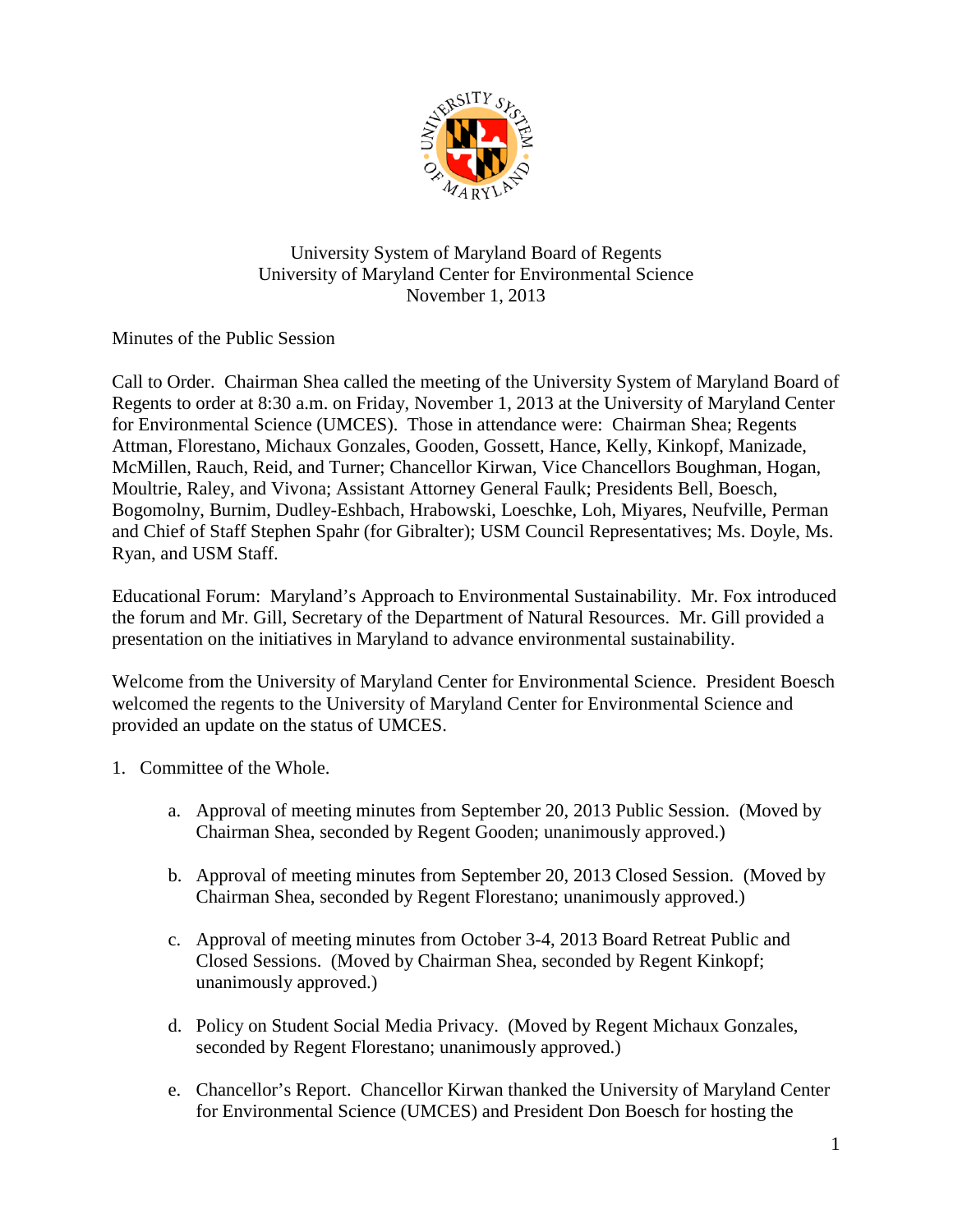meeting and noted Dr. Boesch's leadership as UMCES president and USM's vice chancellor for environmental sustainability. He also highlighted the numerous achievements of Dr. Boesch and UMCES as well as recent accomplishments at other USM institutions.

He reported that every USM institution is reaching out to students, faculty, and staff with information regarding the implementation of the Affordable Care Act (ACA), making sure all necessary information about health benefits, eligibility, options, are made available.

The Chancellor announced that CRDF Global—an independent nonprofit organization that promotes international scientific and technical collaboration—will honor Regent Norm Augustine with the 2013 George Brown Award for International Scientific Cooperation and Regent Tom McMillen has been elected to the board of directors of the Humane Society of the United States.

Dr. Kirwan briefed the board on the rulings last month by U.S. District Judge Catherine Blake who issued three opinions stemming from the long-standing civil rights case impacting higher education in Maryland. First, the court found that the state has worked to expand the roles of historically black institutions (HBIs) to mitigate the effects of past discrimination during the era of segregation. Second, the judge also found that the Maryland's HBIs have not been underfunded by the state. The court also issued an opinion stating that there is unnecessary duplication of academic programs among the state's public higher education institutions. Judge Blake ordered that the state and plaintiffs go into mediation to resolve this issue.

The Chancellor also reported on the development of USM's budget for FY 2015, which is still in the preliminary stages.

Dr. Kirwan announced that immediately following the public board meeting there will be a press event about the construction of a USM building on the Southern Maryland Higher Education Center (SMHEC) campus. The new building will address the education and research needs of Southern Maryland and the Patuxent River Naval Air Station. Regent Pat Florestano serves as chair of the Southern Maryland Higher Education Council, which is charged with developing a strategy and providing recommendations to improve access to higher education for Southern Maryland residents. The council will present its final report by December 1, 2013, which will help inform the exact educational and research activities that will eventually be housed in this new building.

- f. Agreement with Southern Maryland Higher Education Center. Chancellor Kirwan reported on the proposed agreement.
- 2. Committee on Finance
	- a. Approval of meeting minutes from October 17, 2013 Closed Session. (Move by Regent Kelly, seconded by Regent Florestano; unanimously approved.)
	- b. Approval of meeting minutes from October 17, 2013 Public Session. (Move by Regent Kelly, seconded by Regent Florestano; unanimously approved.)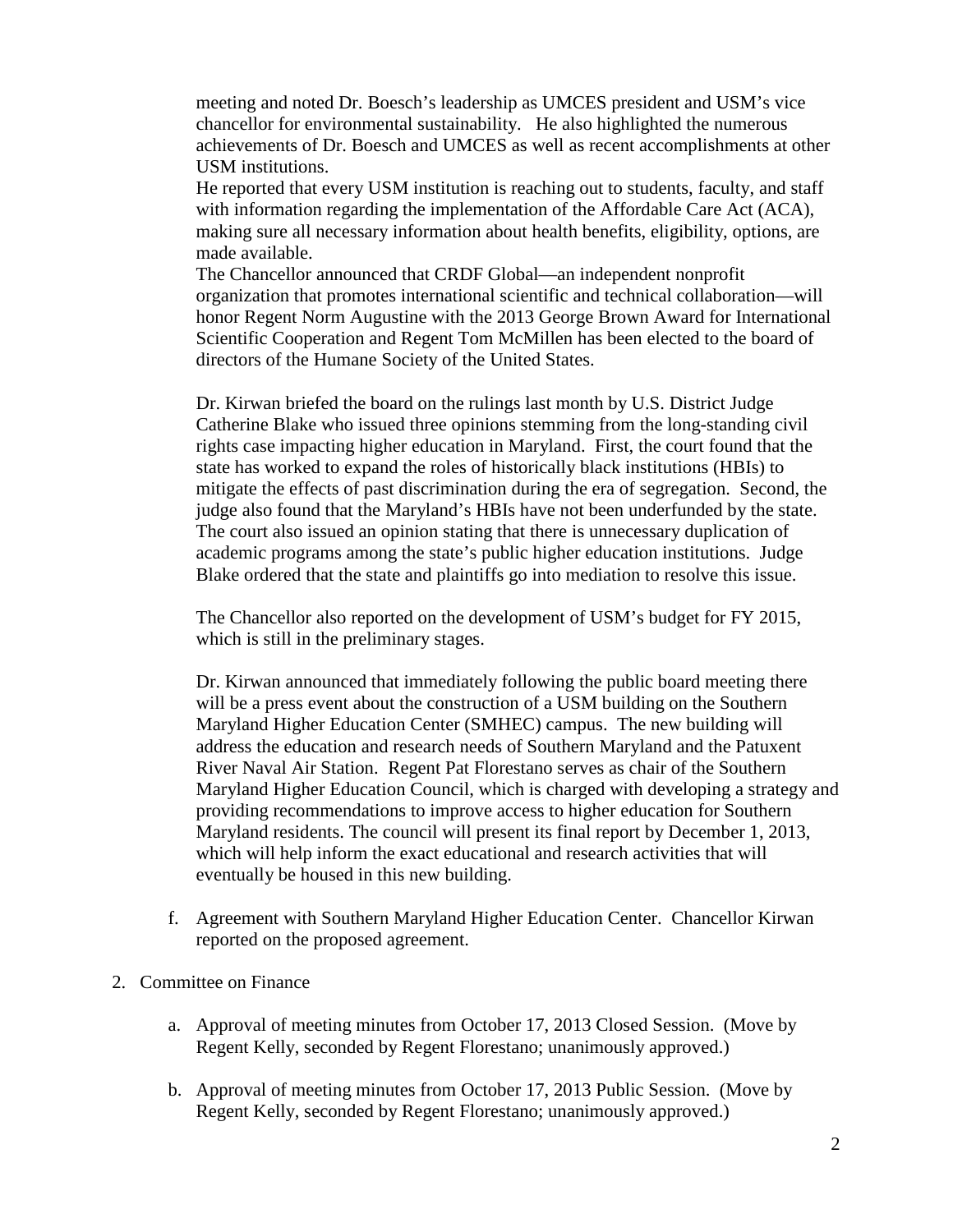- c. The Universities at Shady Grove: Facilities Master Plan Update. Regent Kelly presented the report.
- d. University of Maryland, Baltimore: Contract Renewal for Scientific Supplies. (Move by Regent Kelly, seconded by Regent Gooden; unanimously approved.)
- e. Towson University: Increase Authorization for Newell and Richmond Halls Renovations. (Move by Regent Kelly, seconded by Regent Reid; unanimously approved.)
- f. Towson University: Increase Authorization for Ward and West Halls Renovations. (Move by Regent Kelly, seconded by Regent Florestano; unanimously approved.)
- g. Towson University: Smith Hall project Alternative Site Study. Regent Kelly presented the report.
- h. University of Maryland, College Park: Sale of Property to Prince George's County to Provide a Right-of-Way for a Bridge Crossing of the CSX Tracks. Regent Kelly presented the report.
- 3. Report of Councils.
	- a. Council of University System Faculty. Dr. Zimmerman provided the report.
	- b. Council of University System Presidents. Dr. Dudley-Eshbach provided the report.
	- c. University System of Maryland Student Council. Mr. Fox provided the report.
	- d. Council of University System Staff. Mr. Crockett provided the report.
- 4. Committee on Education Policy and Student Life. Regent Michaux Gonzales provided the report of the committee.
	- a. Approval of meeting minutes from October 15, 2013 Public Session. (Moved by Regent Michaux Gonzales, seconded by Regent Reid; unanimously approved.)
	- b. Approval of meeting minutes from October 15, 2013 Closed Session. (Moved by Regent Michaux Gonzales, seconded by Regent Reid; unanimously approved.)
	- c. Role and Function of the Education Policy and Student Life Committee. Regent Michaux Gonzales presented the report.
	- d. Board's Charge to Education Policy and Student Life Regarding Financial Aid. Regent Michaux Gonzales presented the report.
	- e. Tentative Annual Agenda, 2013-2014. Regent Michaux Gonzales presented the report.